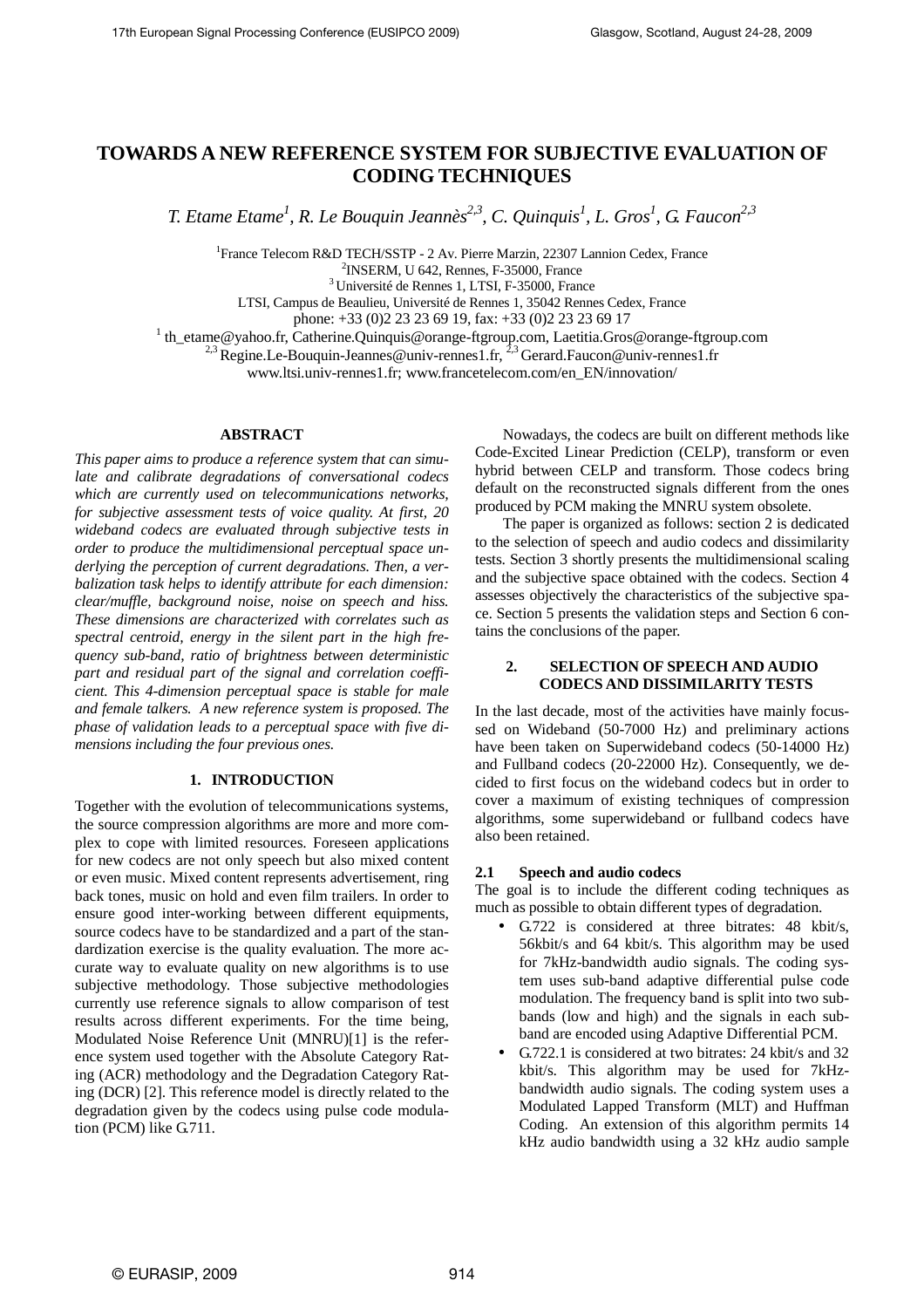rate, and is called G.722.1 annex C. This one is considered at the birate of 24 kbit/s.

- G.722.2 is considered at 8.85, 12.65, 15.85 and 23.85 kbit/s. This algorithm may be used for 7kHzbandwidth audio signals. The frequency band is split into two sub-bands (low: 50-6400 Hz and high: 6400-7000 Hz) where Algebraic CELP (ACELP) is used in the lower band and the higher band is reconstructed by white noise filtering.
- G.729.1 is considered at bitrates of 14, 20, 24 and 32 kbit/s. This algorithm may be used for 7kHzbandwidth audio signals. The underlying algorithm is based on a three-stage coding structure: embedded CELP coding of the lower band (50-4000 Hz), parametric coding of the higher band (4000-7000 Hz) by Time-Domain BandWidth Extension (TDBWE), and enhancement of the full band (50-7000 Hz) by a predictive transform coding technique referred to as Time-Domain Aliasing Cancellation (TDAC).
- HE-AAC is considered at bitrates of 16, 24 and 32 kbit/s. This algorithm may be used for 20kHzbandwidth audio signals. The algorithm consists of MPEG-4 AAC, MPEG-4 SBR. The AAC is a general waveform audio codec using MDCT, SBR is a bandwidth extension technique.
- MP3 is considered at bitrates of 32 and 64 kbit/s. This algorithm may be used for 20kHz-bandwidth audio signals. The algorithm uses,a hybrid filterbank (polyphase + MDCT) and a psychoacoustic model.

### **2.2 Selection of the codecs**

The goal of the selection is to retain about twenty codecs with about the same subjective quality. In order to enlarge the panel of considered codecs, the different codecs described above are considered in one, two or three tandems. One tandem is the fact of encoding the input signal and decoding the bitstream, so that two tandems operation means that the input audio signal is first encoded, the bitstream is decoded and gives a reconstructed audio signal; this reconstructed audio signal is then encoded and the bitstream is decoded giving another reconstructed audio signal. Taking the 19 proposed codecs (including the different bitrates) and adding a condition representing the input signal, we obtain fifty eight conditions.

Four samples are used, two from male talkers and two from female talkers, extracted from France Telecom Database. Each sample consists of two sentences in French language separated by a silence and lasts eight seconds. All samples are at 48 kHz sampling rate. They are presented to the codec at 48, 32 or 16 kHz sampling rate depending on the codec itself. After the processing, all signals are down sampled to 16 kHz and filtered by the P.341 filter to conform to the 50-7000 Hz bandwidth. For MP3 and HE-AAC, the bandwidth reduction is applied after the coding in order to ensure that the considered bandwidth is the same for all conditions.

Those signals are presented to thirty two naive subjects in a test following the ACR methodology.

|                  | Description         |                  | Description      |
|------------------|---------------------|------------------|------------------|
| $+1$             | G722.1C_24kbps_x2   | $^{\circ}11$     | G722_56kbps_x2   |
| $+2$             | G722.1C_24kbps_x3   | $\overline{5}12$ | G722_56kbps_x3   |
| $+3$             | G722.1_24kbps_x2    | $*13$            | G729.1_14kbps_x3 |
| $+4$             | G722.1_24kbps_x3    | $*14$            | G729.1_20kbps_x3 |
| $\overline{x}5$  | G722.2_12.65kbps_x2 | $*15$            | G729.1_24kbps_x2 |
| $\overline{x}$ 6 | G722.2_12.65kbps_x3 | $*16$            | G729.1_32kbps_x3 |
| $\overline{x}$ 7 | G722.2_15.85kbps_x2 | $\Box$ 17        | HEAAC_24kbps_x2  |
| $\mathbf{x}$ 8   | G722.2_8.85kbps_x2  | $\square$ 18     | HEAAC_32kbps_x2  |
| $\circ$ 0        | G722_48kbps_x2      | $\square$ 19     | MP3_32kbps_x1    |
| $^{\circ}10$     | G722_48kbps_x3      | $\square 20$     | MP3_32kbps_x2    |

### Table 1. Selected codecs/tandems

(the extensions x1, x2, x3 indicate the number of tandems)

The subjects are asked to score the quality on the following 5-point category scale:

| Excellent |  |
|-----------|--|
|-----------|--|

4 - Good

3 - Fair

2 - Poor

1 - Bad

The scores are then averaged by condition to give a Mean Opinion Score (MOS).

The MOS values cover a range between 1.33 (for HE-AAC at 16 kbit/s with 3 tandems) and 4.34 (for the direct signal). The selection rule of the codecs/tandems was to retain the ones of medium quality in the range of [2.3; 3.5] and to keep all kinds of coding techniques. The twenty codecs/tandems selected for the dissimilarity test are in Table 1.

#### **2.3 Dissimilarity tests**

The speech quality is commonly considered as a multidimensional phenomenon. In order to take into account the multidimensional nature of speech quality without introducing semantic descriptor, we choose the MultiDimensional Scaling (MDS) technique [3], [4], [5], [6] that consists in studying the perceptual structures which underlie the judgments of similarities given for pairs of stimuli.

The dissimilarity test is run once for a male talker and once for a female talker. The stimuli presented in the dissimilarity test are constituted of pairs of samples. One sample constituted of two sentences separated by a silence is processed through the twenty selected codecs/tandems. The subject is asked to give a score of dissimilarity (0-similar; 100 dissimilar) to each pair of samples; the subject may listen to the pair as many times as necessary. Some null pairs are included in the test to help a post-screening of the subjects in order to reject non reliable subjects.

After running the dissimilarity test, the subject is invited to describe with his own words the impairment he hears when listening to each of the twenty samples.

Twenty nine subjects participated in the test with the male voice and twenty eight subjects in the test with the fe-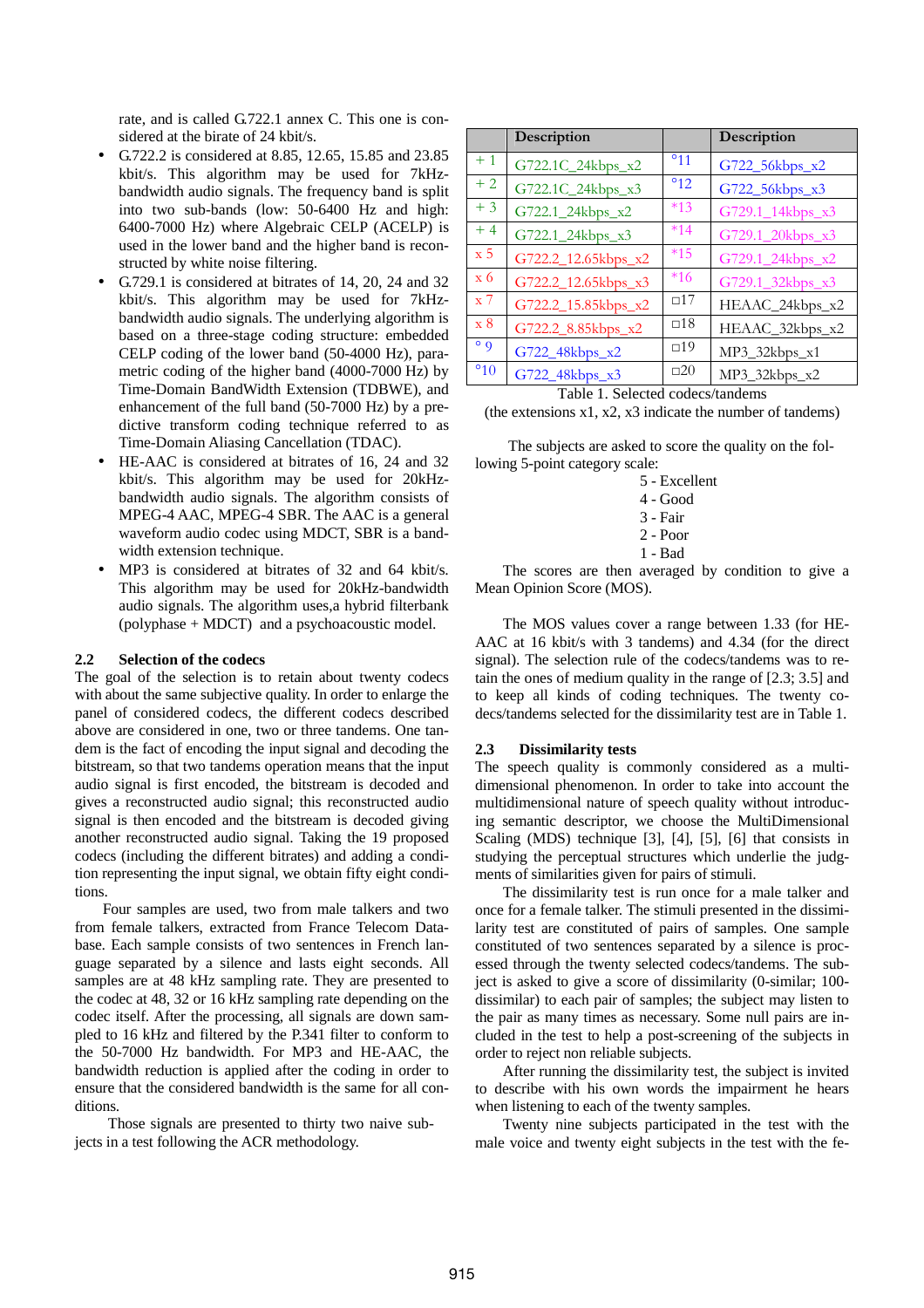| 20 objects                          | Male talker space           |         | Female talker space |            |  |  |
|-------------------------------------|-----------------------------|---------|---------------------|------------|--|--|
| 25 subjects                         |                             |         |                     |            |  |  |
|                                     | <b>RSQ</b><br><b>Stress</b> |         | <b>Stress</b>       | <b>RSO</b> |  |  |
| 2-Dimensional                       | 0.30461                     | 0.51164 | 0.31862             | 0.50713    |  |  |
| 3-Dimensional                       | 0.24347                     | 0.56581 | 0.25507             | 0.55138    |  |  |
| 4-Dimensional                       | 0.21289                     | 0.60833 | 0.22433             | 0.56089    |  |  |
| 5-Dimensional                       | 0.18297                     | 0.61067 | 0.18779             | 0.56382    |  |  |
| 0.16595<br>0.60601<br>6-Dimensional |                             | 0.15889 | 0.56118             |            |  |  |

male voice. After the post screening, twenty five subjects are found reliable for each test.

> Table 2. Stress and RSQ for male and female perceptual spaces

For each reliable subject, the dissimilarity scores are translated in distance matrices, the matrices are then used to extract the multidimensional space underlying the perceptual space.

# **3. MULTIDIMENSIONAL SCALING AND THE SUBJECTIVE SPACE**

# **3.1 Choice of the algorithm**

The order induced by the judgments of dissimilarities in subjective listening experiments is more reliable than the numbers given by listeners. In addition, the inter-individual variability between subjects has also to be taken into account. In our study, we chose a non-metric INDividual difference SCALing (INDSCAL MDS from ALSCAL of SPSS-X) which takes into account the characteristics of perceptual evaluations of audio quality.

#### **3.2 Perceptual space**

In the analysis, for each dimension in the range of [2;6], stress and squared correlation (RSQ) are estimated as well as the weight of each dimension (see Table 2 for stress and RSQ). Stress values are enhanced as the number of dimensions increases but the RSQ suggests that a 4-dimensional space is the best compromise for the perceptual space. This is true for the perceptual space issued from the male talker as well as the one coming from the female talker. The male talker perceptual space is shown in Figures 1, 2 and 3. The verbalization task, the projection of the objects on the dimensions, and the informal listening test of objects located at the extremities of each dimension suggest the following characterization of the dimensions: clear/muffle for dimension 1, background noise for dimension 2, noise on speech for dimension 3 and hiss for dimension 4.

# **4. OBJECTIVE CHARACTERISTICS OF THE SUBJECTIVE SPACE AND REFERENCE SIGNALS**

# **4.1 Objective characteristics**

### *4.1.1 "Clear/muffle" attribute*

The projection of the objects on dimension 1 shows the CELP codecs/tandems at one end and the others at the other end.



Figure 1 - Perceptual space for male talker (dim. 1 & 2)



Figure 2 - Perceptual space for male talker (dim. 2 & 3)



Figure 3 - Perceptual space for male talker (dim. 3 & 4)

| Correlation values                              | DIM <sub>1</sub> | DIM <sub>2</sub> | DIM <sub>3</sub> | DIM <sub>4</sub> |  |
|-------------------------------------------------|------------------|------------------|------------------|------------------|--|
| SC (male talker)                                | $-0.93*$         | 0.01             | $-0.07$          | 0.06             |  |
| SC (female talker)                              | $-0.91*$         | 0.17             | 0.23             | $-0.35$          |  |
| Table 3. Correlations of SC (spectral centroid) |                  |                  |                  |                  |  |

for all dimensions

(the asterisk means that the correlation value is significant)

CELP codecs have difficulty to reproduce the highest frequencies of the spectrum and this problem is even enhanced with the G.722.2 family where the coding scheme works on sub-bands and the higher sub-band is reproduced via spectral duplication. During the verbalization task, subjects tend to characterize G.722.2 codec with the attribute muffle. Spectral Centroid (SC) is an indicator of brightness [7]; we compute SC and the correlation coefficient for all dimensions. The results are given in Table 3. It appears that the Pearson correlation is significant only for dimension 1 for both cases, male perceptual space and female perceptual space.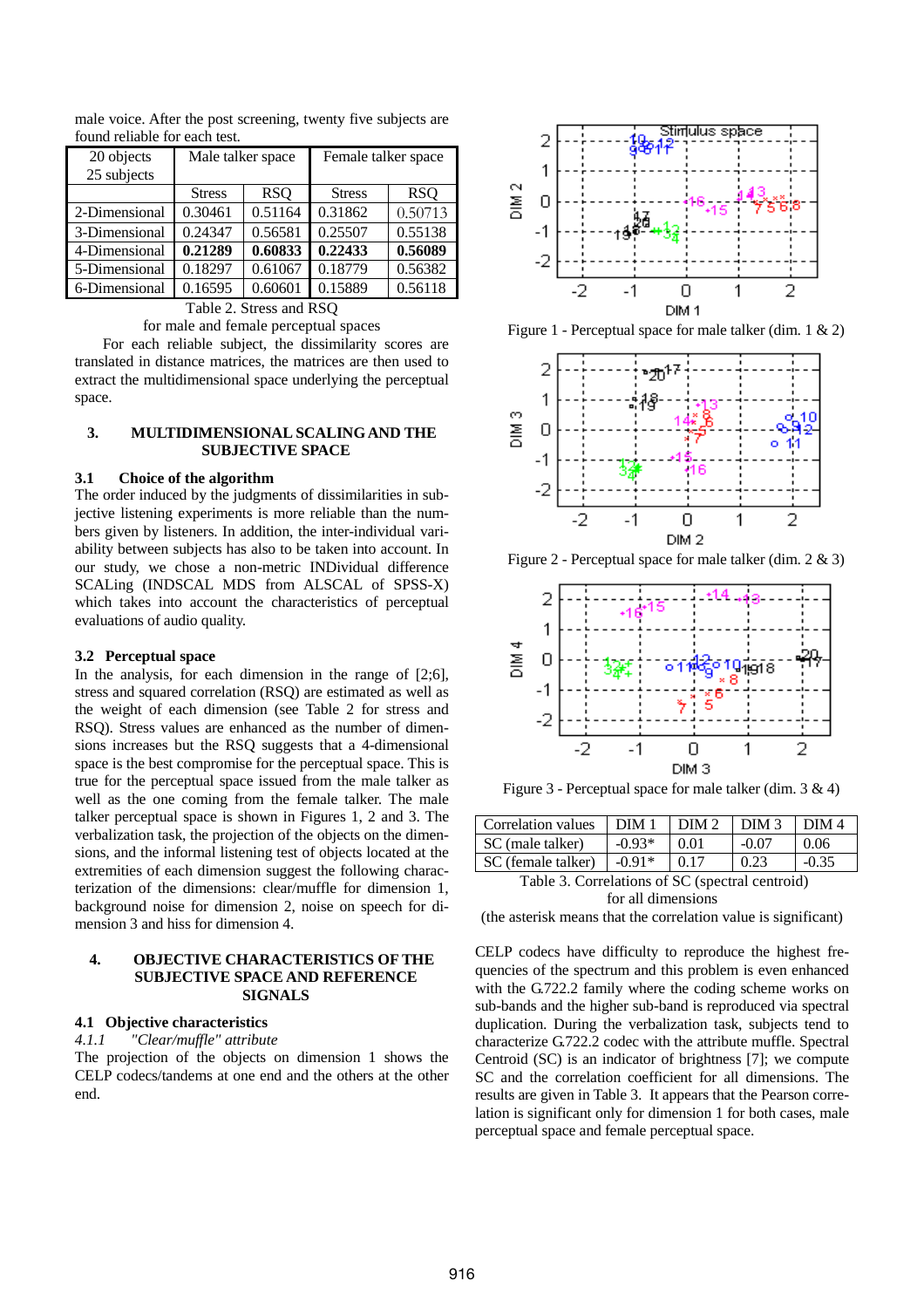| Correlation values | DIM 1   | DIM 2   | DIM <sub>3</sub> | $\overline{DM}$ 4 |
|--------------------|---------|---------|------------------|-------------------|
| Av. energy         | $-0.47$ | $0.85*$ | $-0.05$          | $-0.15$           |
| high band (male)   |         |         |                  |                   |
| Av. energy         | $-0.50$ | $0.84*$ | $-0.02$          | $-0.14$           |
| high band (female) |         |         |                  |                   |

| Table 4. Correlations of energy (high band) |  |
|---------------------------------------------|--|
| for all dimensions                          |  |

(the asterisk means that the correlation value is significant)

| Correlation values | DIM     | DIM <sub>2</sub> | DIM <sub>3</sub> | DIM 4   |
|--------------------|---------|------------------|------------------|---------|
| RSC (male)         | $-0.11$ | $-0.54$          | $-0.61*$         | $-0.27$ |
| RSC (female)       | $-0.40$ | $-0.54$          | $-0.61*$         | $-0.32$ |

Table 5. Correlations of RSC for all dimensions

(the asterisk means that the correlation value is significant)

| Correlation values | DIM 1   | $LDIM2$ DIM 3 |         | $\overline{\phantom{0}}$ DIM 4 |
|--------------------|---------|---------------|---------|--------------------------------|
| Rmax (male)        | $-0.19$ | 0.01          | 0.08    | $-0.90*$                       |
| Rmax (female)      | $-0.16$ | 0.11          | $-0.00$ | $-0.56*$                       |
|                    |         |               |         |                                |

Table 6. Correlations of Rmax for all dimensions (the asterisk means that the correlation value is significant)

# *4.1.2 "Background noise" attribute*

The projection on the second dimension shows the G.722 family as representative of this dimension and the subjects characterize its impairment as background noise. A measure of the averaged energy in the silent part in the high and low frequency sub-bands may be a good objective measurement to characterize dimension 2.

Pearson correlation of the averaged energy in the silent part on the high frequency sub-band for the four dimensions is shown in Table 4. The correlation with dimension 2 is very high for both perceptual spaces (male and female talkers).

#### *4.1.3 "Noise on speech" attribute*

The third dimension is characterized by the subjects as noise on speech. We propose to use the ratio of brightness (RSC) between deterministic part and residual part of the signal as an objective measurement to characterize dimension 3. Pearson correlation of this measure for the four dimensions is shown in Table 5. The correlation with dimension 3 is higher than for the other dimensions for the perceptual spaces of both male and female talkers.

# *4.1.4 "Hiss" attribute*

Pearson correlation of the averaged energy in the silent part on the low frequency sub-band and dimension 4 is -0.87 for both male and female perceptual spaces.

When analyzing the perceptual space it appears that G.729.1 family breaks away from the others along dimension 4 and this correlation may be related to the silence cleaning introduced in the G.729.1. Another impairment brought by G.729.1 is a sort of hiss. Hiss and reverberation are linked to variation in spectrum, so that we compute the maxima of correlation (Rmax) between the original signal and its reconstructed version (see Table 6).

It appears that the Pearson correlation is significant only for dimension 4 for both cases (male perceptual space and female perceptual space).

|                  | Description         |               | Description        |
|------------------|---------------------|---------------|--------------------|
| $+1$             | G722.1C_24kbps_x3   | $\Box$ 11     | MP3_32kbps_x1      |
| $+2$             | G722.1 24kbps x3    | $^{\wedge}12$ | refDIM1 fc3500     |
| $\overline{x}$ 3 | G722.2 15.85kbps x2 | $^{\wedge}13$ | refDIM1 fc4500     |
| $\overline{x}$ 4 | G722.2_8.85kbps_x2  | $^{\wedge}14$ | refDIM2 Gain40     |
| $\degree$ 5      | G722 48kbps x2      | $^{\wedge}15$ | refDIM2 Gain45     |
| $\degree$ 6      | G722_56kbps_x3      | $^{\wedge}16$ | refDIM3 Mnru30     |
| $*7$             | G729.1 14kbps x3    | $^{\wedge}17$ | refDIM3_Mnru35     |
| $*8$             | G729.1 20kbps x3    | $^{\wedge}18$ | refDIM3 Mnru40     |
| $*9$             | G729.1 32kbps x3    | $^{\wedge}19$ | refDIM4 decorHF x1 |
| $\square$ 10     | HEAAC 24kbps x2     | $^{\wedge}20$ | refDIM4 decorHF x2 |

Table 7. Selected objects for validation phase (the extensions  $x1, x2, x3$  indicate the number of tandems)

| $\alpha$ and $\alpha$ as $\alpha$ , $\alpha$ as indicate the number of tan |                    |            |  |  |
|----------------------------------------------------------------------------|--------------------|------------|--|--|
| 20 objects                                                                 | Male talker space  |            |  |  |
| 17 subjects                                                                |                    |            |  |  |
|                                                                            | <b>Stress</b>      | <b>RSQ</b> |  |  |
| 2-Dimensional                                                              | 0.35178            | 0.41078    |  |  |
| 3-Dimensional                                                              | 0.44901<br>0.26628 |            |  |  |
| 4-Dimensional                                                              | 0.21528            | 0.46155    |  |  |
| 5-Dimensional                                                              | 0.18584            | 0.49011    |  |  |
| 6-Dimensional                                                              | 0.16763            | 0.49807    |  |  |

Table 8. Stress and RSQ for validation

#### **4.2 Reference signals**

These statistical analyses allow us to produce some reference signals. For dimension 1, which is characterized by the muffle/clear attribute, a reference system may be produced by filtering the input signal using a low-pass filter. Dimension 2 being characterized by background noise, we propose a reference signal by adding white noise to the original signal with different signal-to-noise ratios. Since dimension 3 is characterized by noise on speech, we propose to use the old reference system MNRU. For dimension 4, we introduce a phase discontinuity between the low and high sub-bands. To this end, we first filter the signal to separate high and low sub-bands and the high sub-band is filtered by a decorrelation filter before the reconstruction of the signal. Decorrelation is achieved by filtering the high sub-band signal with an all-pass filter having random phase response as indicated by Kendall in [8].

#### **5. VALIDATION PHASE**

The validation phase uses the same process as the ones that created the perceptual space. First, an ACR test is run to select twenty objects to be used in the dissimilarity test. The dissimilarity test provides matrices used in the MDS analysis to create the final perceptual space.

In the ACR test, thirty one of the conditions of the previous ACR test are kept and reference signals are introduced. Seven band limited signals are introduced as reference for dimension 1, nine created signals for dimension 2 and eight signals for both dimension 3 and dimension 4. Twenty four naive subjects participated in this ACR test.

As previously the selection is done in the medium quality range and with the limitation to keep codecs/tandems from each family of coding technique and reference for each dimension. The selected objects are shown in Table 7.

A dissimilarity test is run with seventeen subjects and the dissimilarity scores are translated in distance matrices,